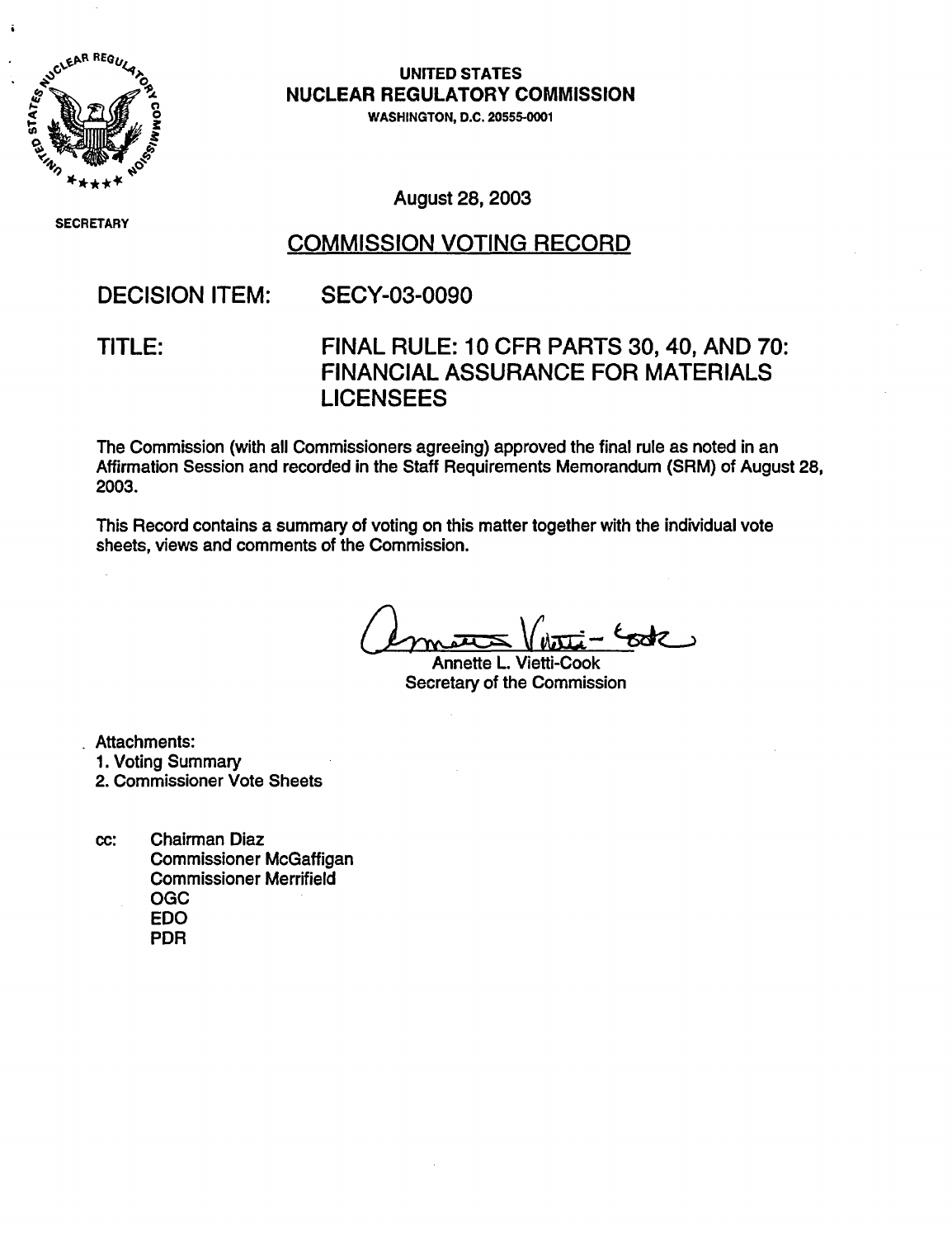### VOTING SUMMARY - SECY-03-0090

 $\ddot{\phantom{a}}$ 

 $\zeta$ 

 $\ddot{\star}$ 

### RECORDED VOTES

|                           |    | NOT<br>APRVD DISAPRVD ABSTAIN PARTICIP COMMENTS |    | <b>DATE</b> |
|---------------------------|----|-------------------------------------------------|----|-------------|
| CHRM. DIAZ                | X. |                                                 | X. | 8/14/03     |
| COMR. McGAFFIGAN X        |    |                                                 |    | 8/19/03     |
| <b>COMR. MERRIFIELD X</b> |    |                                                 |    | 8/15/03     |

### COMMENT RESOLUTION

 $\mathcal{L}$ 

In their vote sheets, all Commissioners approved the final rule as noted in an Affirmation Session and reflected in the SRM issued on August 28, 2003.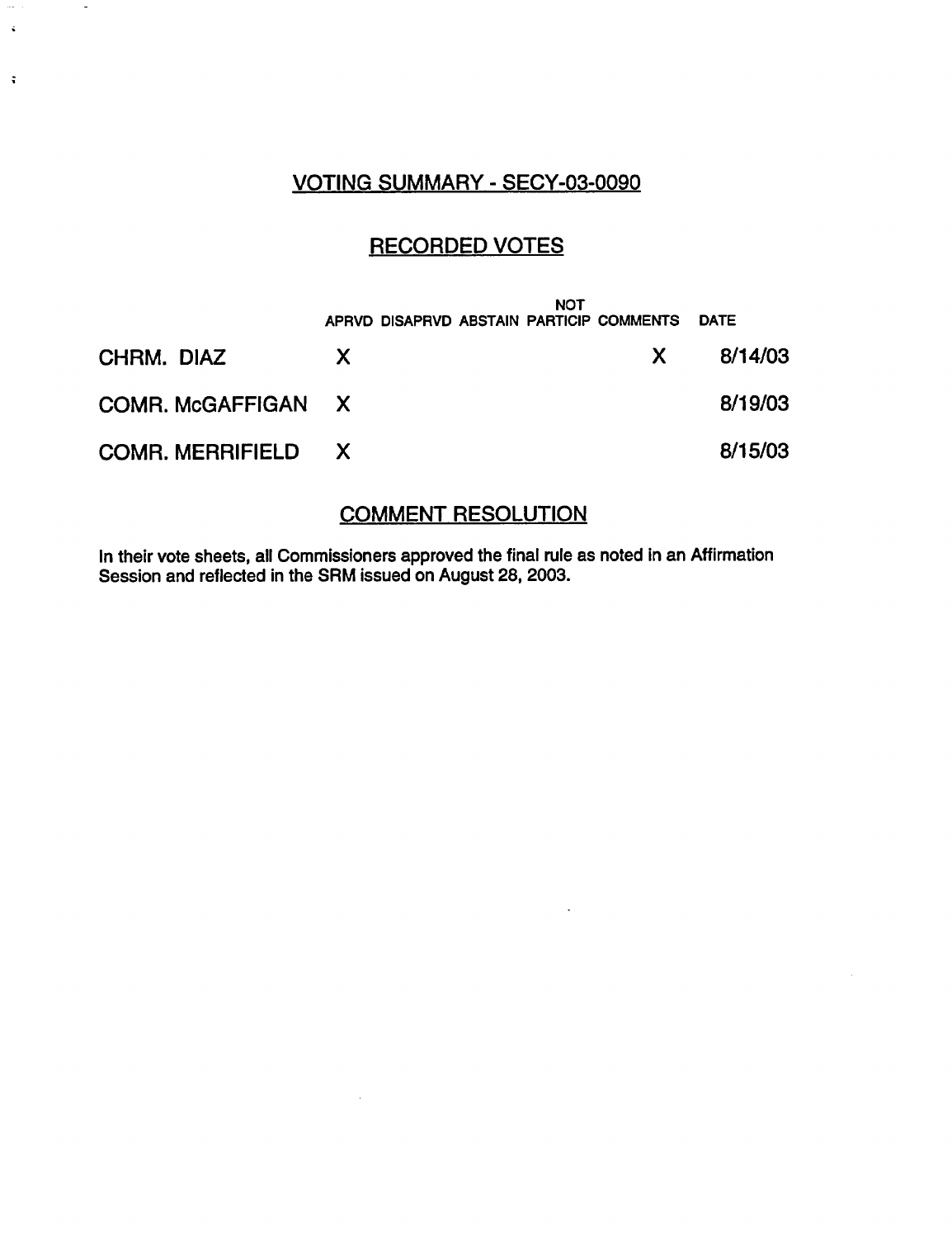

# **AFFIRMATION ITEM**

RESPONSE SHEET

TO: Annette Vietti-Cook, Secretary

FROM: CHAIRMAN DIAZ

SUBJECT; SECY-03009 - **FINAL RULE: 10 CFR PARTS 30, 40, AND 70: FINANCIAL ASSURANCE** FOR **MATERIALS** LICENSEES :ujc to et~ . ...

subject to comments.

Approved xx Applisapproved Abstai Not Participating

COMMENTS:

SiG **DATE** 

Entered on "STARS" Yes  $\vee$  No.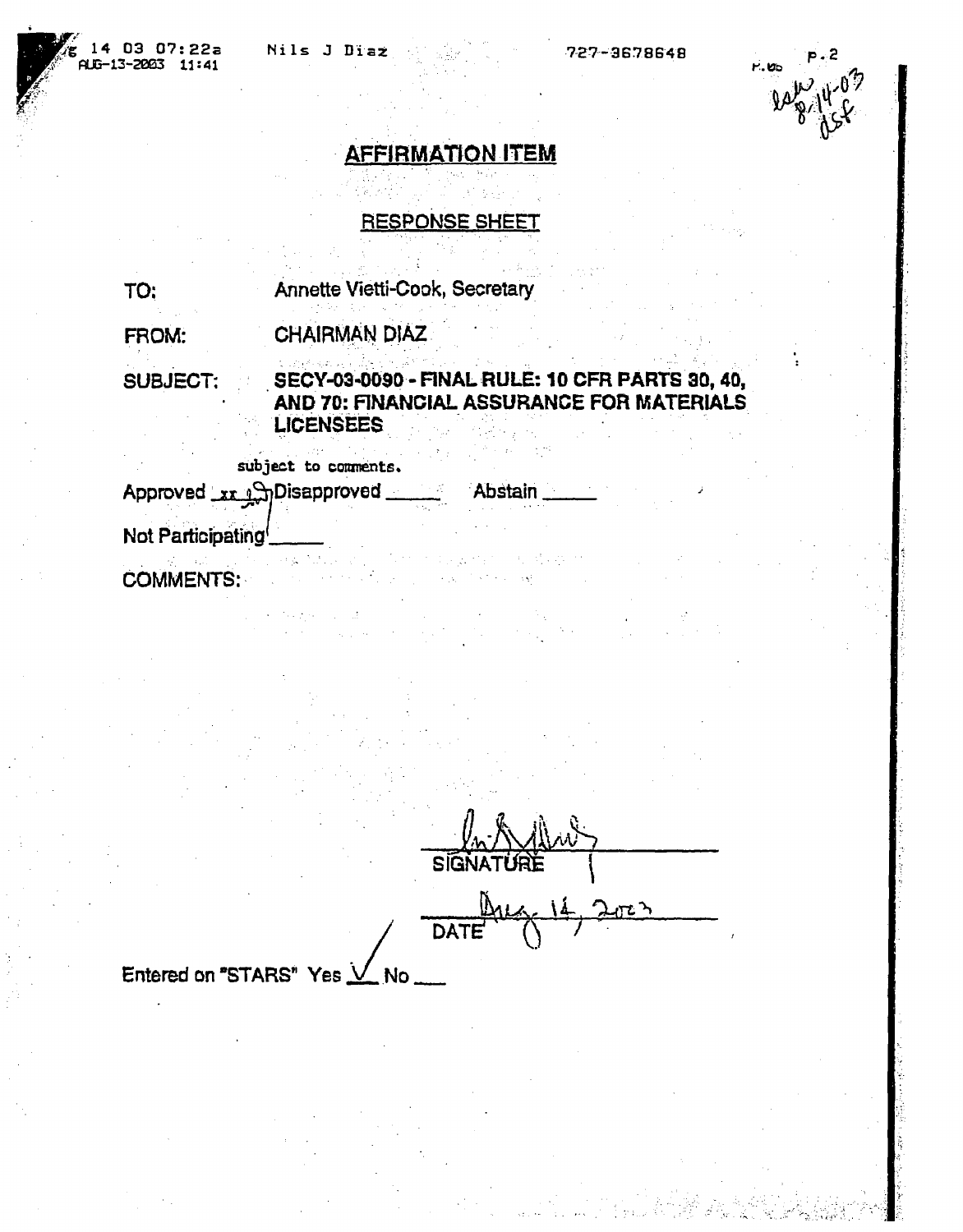#### COMMENTS OF CHAIRMAN DIAZ ON SECY-03-0O90, FINAL RULE; 10 CFR PARTS 30,40), AND 70: FINANCIAL ASSURANCE FOR MATERIALS LICENSEES

I approve publication of the final rule, subject to the following comments on the Federal Register Notice (FRN). In my vote on the proposed rule, I noted that "neither the paper nor the referenced studies provide support for the statement in the Federal Register that 'the effect of inadequate funding of decommissioning may have adverse mpacts on public health and safety.' At a time when many of the materials licensees have decreasing resources, the agency must ensure that these limited resources are directed to actions and programs that best protect the pubic health and safety.' The same statement applies to the final rule. Other than noting the increase in decommissIoning costs due to inflation, waste disposal, etc. there is little justification provided to the public on why the rulemaking was conducted.

We should continually strive to improve our communications with the public, especially on agency actions and prograns that are direded toward protection of the public heafth and safety. In that regard, I approve the FRN for the final rule subject to-staff.

1. Addressing the issue I previously raised about the lack of support regarding the statement on the potential impact of inadequate decommissioning funding on public health and safety.

2. including the text from page 1 of the Regulatory Analysis that briefly explains the steps in financial assurance and which steps the current rulemaking addresses.

3. Including the text from pages 4-5 of the Regulatory Analysis that addresses the impact of not conducting the rulemaking and the benefits of finalizing the rulemaking.

e

t :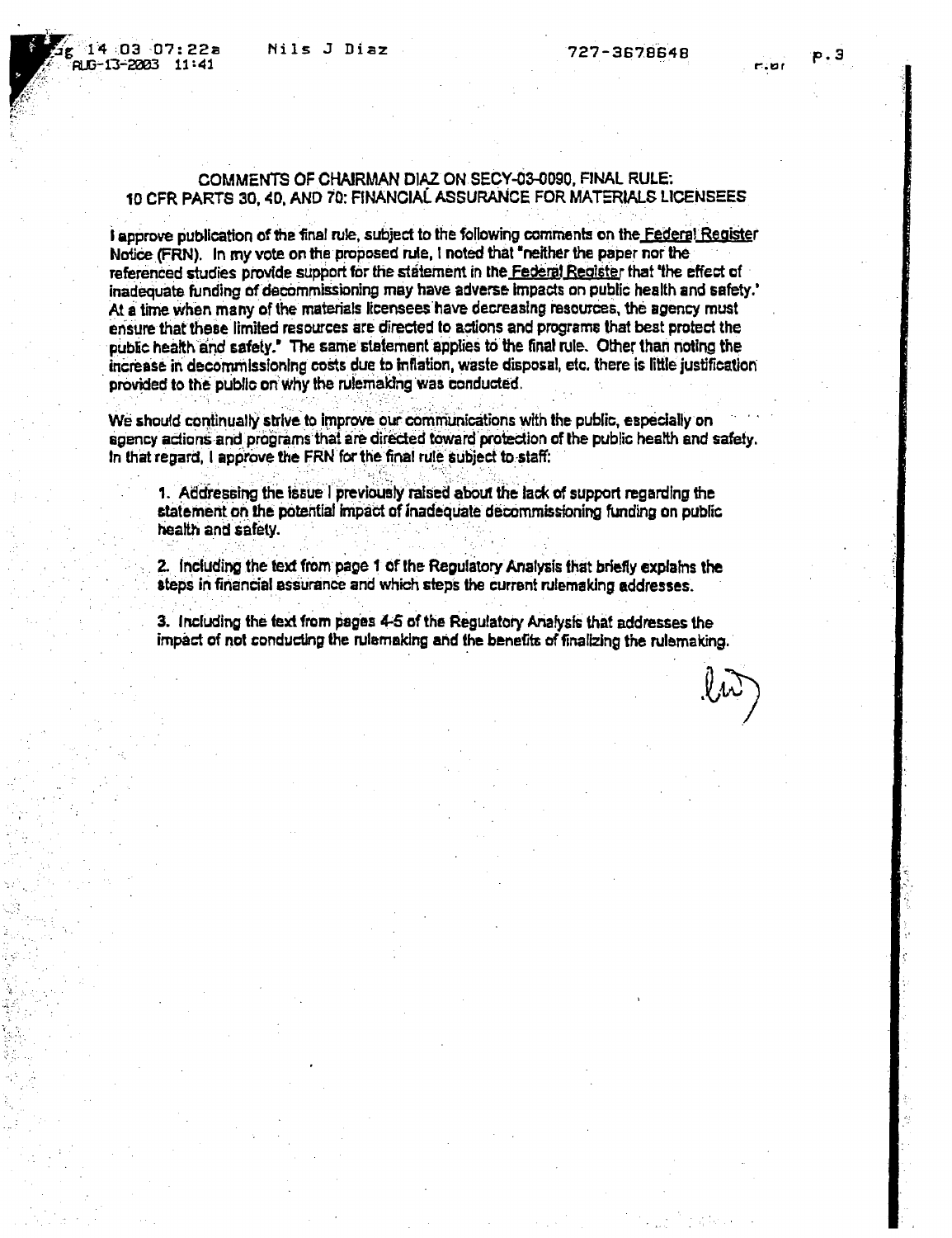### REGULATORY ANALYSIS

### FINANCIAL ASSURANCE FOR MATERIALS LICENSEES

### 1. Reoulatorv Problems to be Addressed by This Rule

The NRC regulations requiring financial assurance for decommissioning are designed to assure that adequate funding will be available for timely decommissioning by licensees. The financial assurance regulations are part of the overall-NRC strategy to maintain safety and protection of the environment during decommissioning and decontamination of nuclear facilities.

.Financial assurance is composed of several parts: (1) appropriate identification of licensees for which financial assurance should be required;. (2) the amount of financial, assurance required for each licensee must be adequate to fund current decommissioning costs; and (3). appropriate financial assurance mechanisms (surety bonds, escrow accounts, parent or self-guarantee, etc.) must be required.

计微音器 化防水性静电机 机热电压机 医子 1999年,1999年,1999年,1999年,1999年,1999年,1999年,1999年,1999年,1999年,1999年,1999年,1999年,1999年,1999年,1999年,1999 The NRC is amending its financial assurance requirements for certain materials. licensees to bring required financial assurance amounts more in line with actual current decommissioning costs. The objective of this rulemaking is to maintain adequate financial assurance by addressing gaps in the current regulatory framework regarding (1) and (2) above.

These area of the second control of the second state for the second state for Under current regulations, materials licensees using substantial quantities of nuclear materials must provide financial assurance for decommissioning (most materials licensees do not need to provide financial assurance because their possession limits are below the threshold for requiring financial assurance). Approximately 490, or about 10 percent, of the NRC's materials licensees require financial assurance. The financial assurance requirements were. promulgated in 1988 as part of the decommissioning rulemaking (53 ER 24018, June 27, 1988). Revision to some of the financial assurance requirements for materials licensees are needed because there have been changes In decommissioning costs since that time, and ex

 $\frac{1}{2}$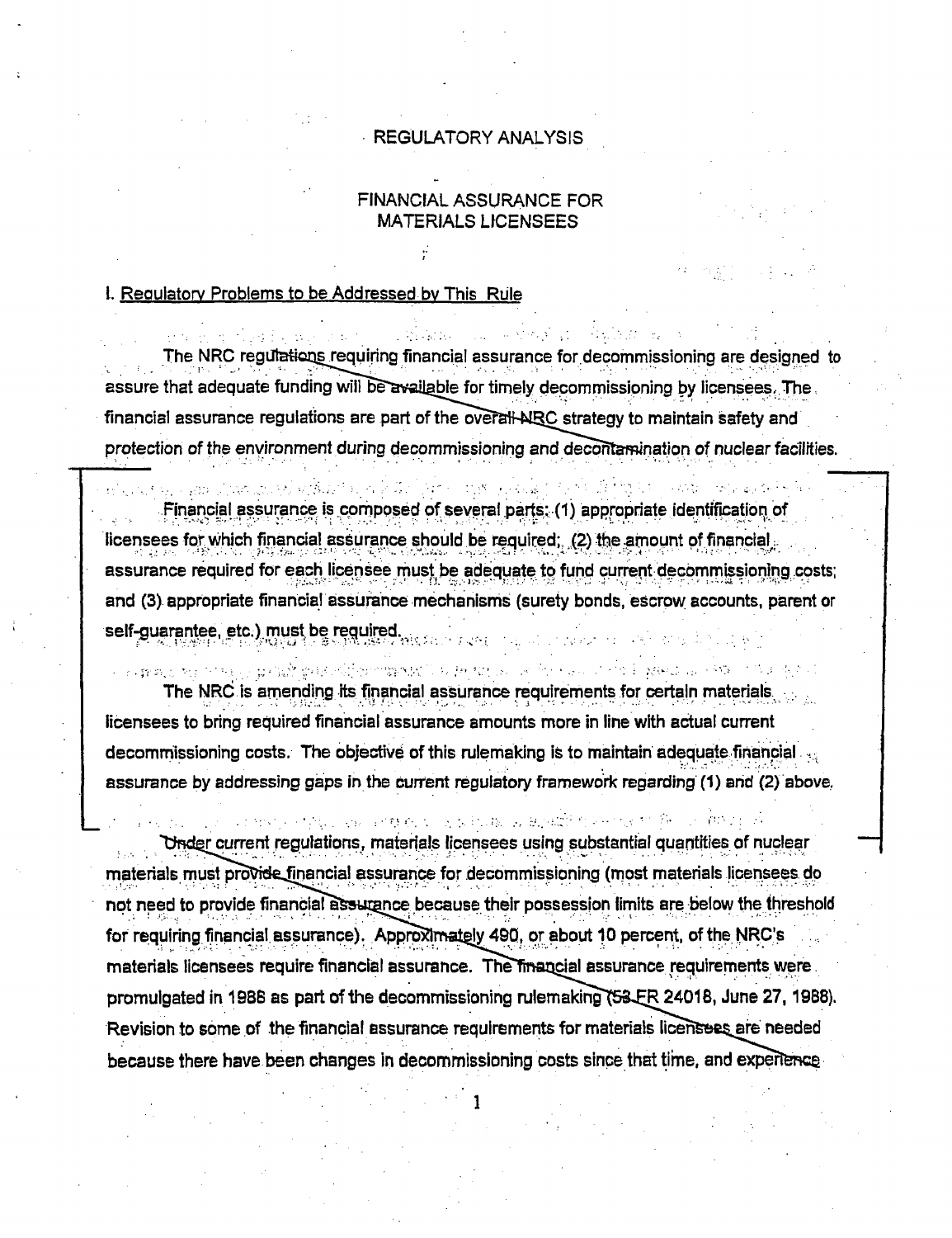### (A) No Action

Under this alternative, no rulemaking would be done. The amount of financial assurance required would not be adequate to fully fund decommissioning activities for a large number of licensees. This gap in funding would increase the likelihood that decommissioning of some facilities would not be carried out in a timely manner. This could result in adverse impacts on public health and safety, and also could have adverse environmental effects. It would also increase the likelihood that State or local governments.and/or the general public would have to bear the costs of decommissioning. So the summarization of the figure of

No costs to licensees or NRC would. be involved for this alternative. Licensees Would not be subject to any cost increases, and NRC would not incur costs associated with developing and implementing the rulemaking.

 $\chi_{\rm eff}$  ,  $\chi_{\rm eff}$  , and  $\chi_{\rm eff}$  ,  $\chi_{\rm eff}$ 

(B) Rulemaking to Revise the Financial Assurance Requirements for Materials Licensees

وأرادوه ومتراد والمرادة والمستعملة فالمقامص فوأكسيهم والمعروض والأرداء والأرداء والمستعملات والمبلغ

- Under this alternative, large irradiator and waste broker licensees would have' to base financial assurance on a site-specific decommissioning cost estimate. All waste brokers would have to provide financial assurance. The certification amounts would be raised by 50 percent, providing approximately. \$80 million in additional financial assurance.<sup>2</sup> Decommissioning cost estimates would have to be updated at least every 3 years. A rulemaking to revise the financial assurance requirements for materials licensees would increase the assurance of adequate funding foridecommissioning activities. This increased assurance would make timely decommissioning more likely, contributing to maintaining public health'and safety and protection of the environment. This action would also decrease the likelihood that State and local govemments and/or the general public would have to bear the costs of decommissioning, should a licensee be unable to do so.

**2** Estimate based on current numbers of licensees using each certification amount.

4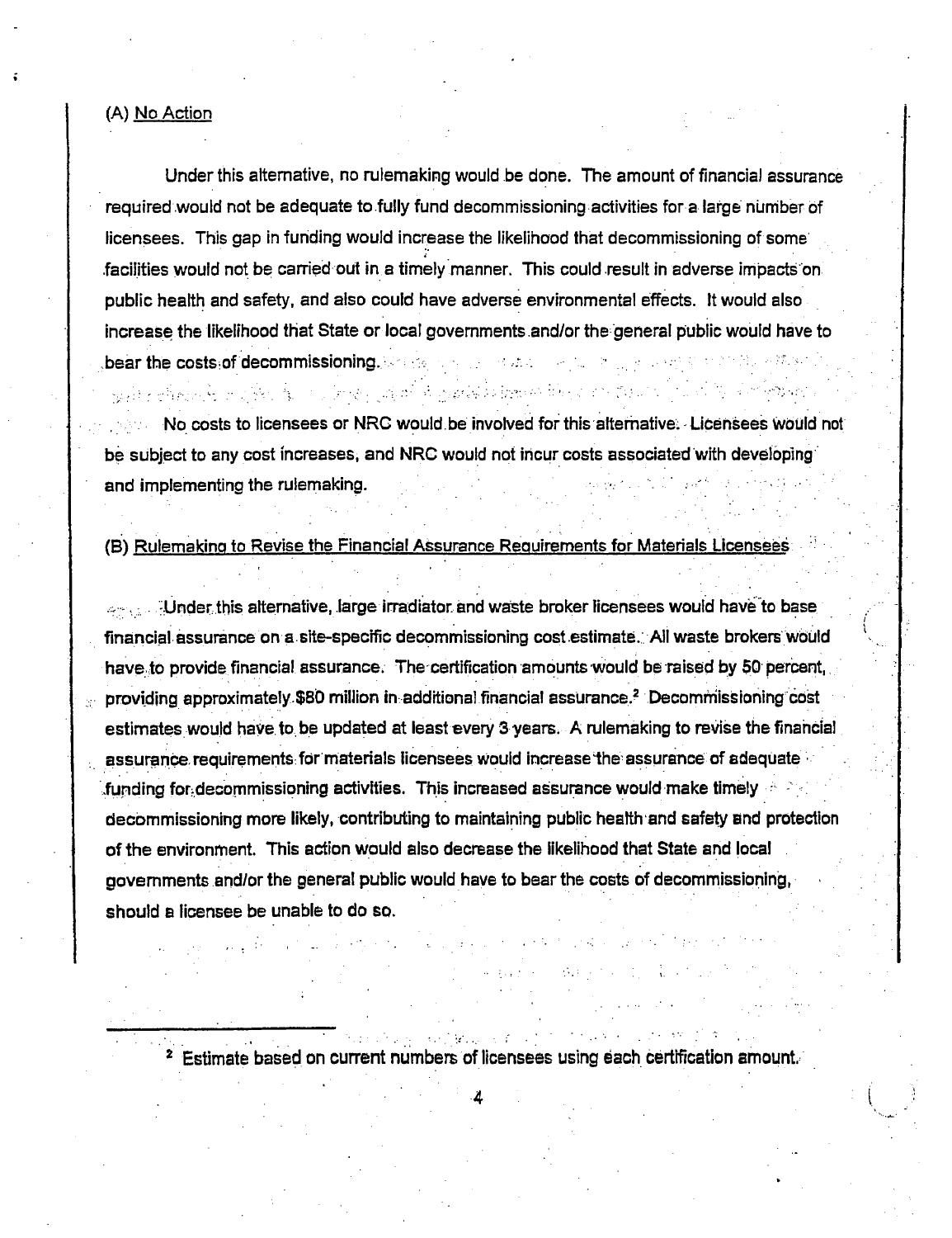The benefit of the rulemaking is enhanced assurance of adequate funding for timely decommissioning. As stated above, there are gaps in the current financial assurance regulations, mainly due to large increases in decommissioning costs since the financial assurance regulations were put inplace. Allowing these gaps to remain could increase the likelihood of inadequate funding for timely decommissioning.

The effect of inadequate/untimely funding of decommissioning'may have adverse. impacts on public health and safety. If a site is not decommissioned due to insofficient funds there is an increased likelihood of contamination and/or exposure of members bf the public. The changes to the regulations are concentrated in areas where likelihood of inadequate funding relative to decommissioning costs appears to be relatively high. First, the financial assurance requirements are imposed only on those licensees having the highest possession limits, and thus the potential for highest doses. Ohly-about 10 percent of materials licensees must provide financial assurance. Second, the changes in this plan address situations where risk of inadequate funding of decommissioning obligations is greatest - where required amounts of financial assurance appear to be substantially less than decommissioning costs.

ા.<br>1980 કરીના પાકની સારો પ્રાપ્ત થઈ પાકની ફરીના ઉપરાંત પર પ્રાપ્ત થઇ છે. આ ગામમાં પ્રાથમિક સુધાર 1940 કરીને જરી ર

La San Cathair (1993), and the San San San San Sales Are application of the

Failure to-provide adequate financial assurance''for decommissioning also has equity considerations. The potential public costs involved in cleanup of contaminated facilitieswhere financial assurance is inadequate must be considered. Equity considerations'call for adequate financial assurance so that a licensee's decommissioning costs are borne by the licensee.

The Basic time of the company of the community of the constantial

#### Large *I*rradiators

Large irradiator licensees are licensees that are engaged in the irradiation of food products and medical equipment. These large irradiators operate facilities that have a large number of sealed sources, with possession limits ranging up to several million curies. The NRC has approximately 10 large irradiator licensees (licensees authorized for 1 million curies or more). Estimated decommissioning costs for an irradiator facility with 1 million curies of source activity are at least \$128K; for a facility with 2 million curies, estimated costs are at least \$231K.

5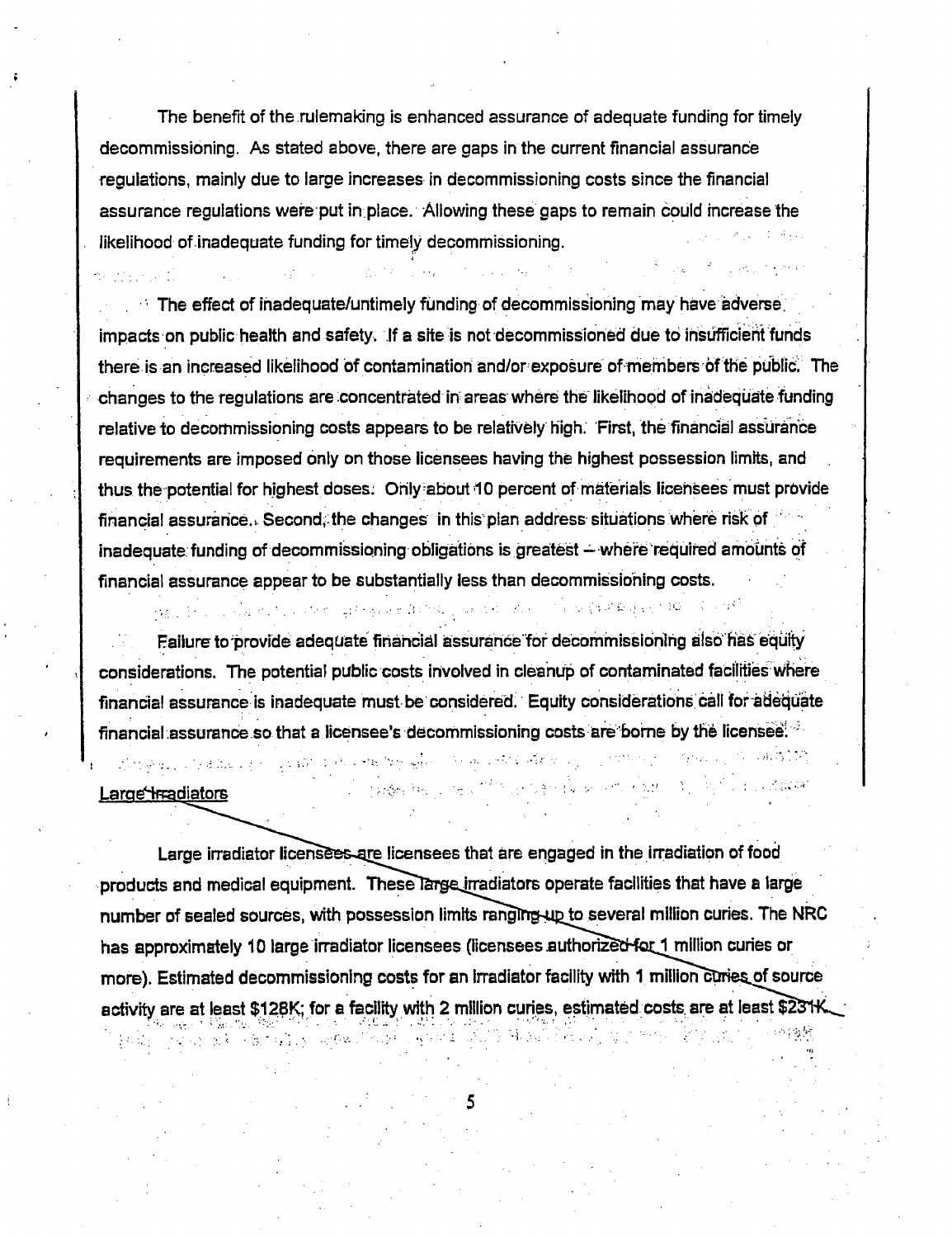# AFFIRMATION ITEM

## RESPONSE SHEET

- TO: Annette Vietti-Cook, Secretary
- FROM: COMMISSIONER MCGAFFIGAN

SUBJECT: SECY-03-0090 - FINAL RULE: 10 CFR PARTS 30,40, AND 70: **FINANCIAL ASSURANCE FOR MATERIALS LICENSEES**

Approved <u>X</u> Disapproved Abstain

Not Participating \_\_\_\_

COMMENTS:

**SIGN DATE**  $^{\prime}$ 

Entered on "STARS" Yes  $\chi$  No \_\_